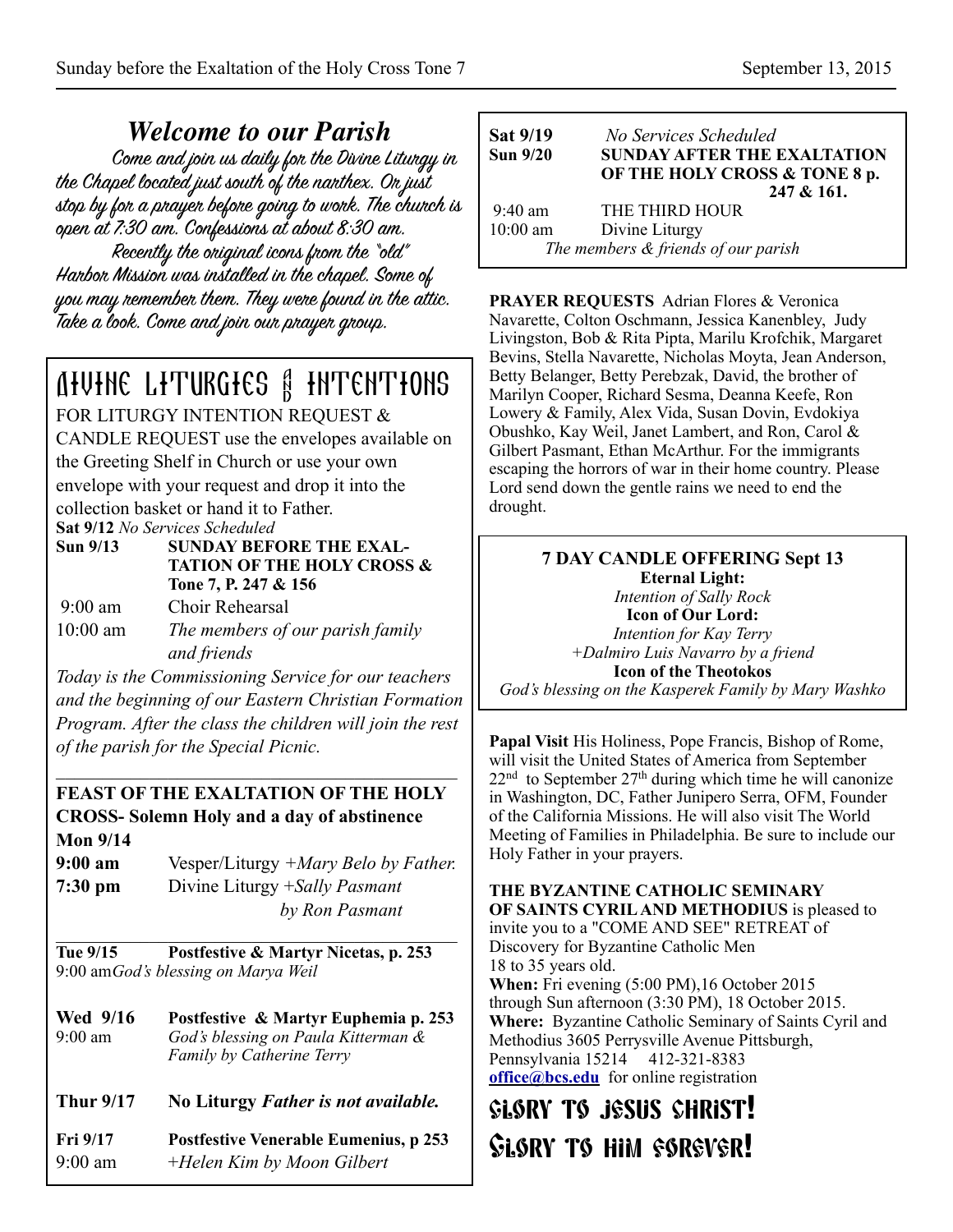# **Parish Calendar & Upcoming Events TODAY**

**9/13 Sunday COMMISSIONING OF OUR EASTERN CHRISTIAN FORMATION TEACHERS** & the First Class for our children.

**PARISH PICNIC** after the 10:00 am Divine Liturgy. See sign up list in the parish hall for items to bring to the Pot-luck. Hamburgers and Hot Dogs provided. We need Salads, dessert and side dishes to serve a minimum of 8 people. COME AND JOIN US FOR A NICE AFTERNOON.

### **Exaltation of the Holy Cross-Solemn Holy Day**

9/14 Monday Vesper/Liturgy…………….9:00 am Divine Liturgy…………….7:30 pm

**9/26 Saturday CRAFT FARE—** 9:00 am to 4:00pm. Local crafters and artist, food sale, jams, baked goods, raffle, balloon animals, books sale. Open to the Public—Church tours 11am till 2pm. Contact: Nicole at 714-906-9630 [anaheimcraftfair@gmail.com](mailto:anaheimcraftfair@gmail.com) on Facebook--

**<https://www.facebook.com/events/1447310392255096/>** \*\***Vesper/Liturgy…………………………5:00 pm\*\***

**9/27 Sunday AFTER CRAFT SHOW** bake sale and food sale after the Divine Liturgy.

**Protection of the Theotokos-Solemn Holy Day** 9/30 Wednesday Vesper/Liturgy…….……….7:30 pm 10/1 Thursday Divine Liturgy……………….9:00 am **10/4 Sunday Medical Insurance Collection**

#### **COFFEE SOCIAL HOST FOR SEPTEMBER:**  The Brown Family THANK YOU!

# **THANK YOU**

- To the gentlemen who moved the glass show cases into the parish hall.
- \* To the kind gentleman who helped get all the fire extinguishers updated for the church, parish hall and rectory and helped with the inspection.
- To the weekly counters who count the Sunday collection and make the deposit.
- $\mathbf{\times}$  For the flower donations and the person who decorated the Holy Cross of our Lord for the Great Feast.

**FROM FR. STEPHEN** I want to thank you for your participation and encouragement for the Safe Environment Program for the protection of children. Your participation shows a spirit of willingness to take this program seriously and with the need to learn more. The program's goal was first to speak

**from our faith and belief in a true Christ-like love** for all people.

to provide resources as to where we can find the guidelines to implement that care and what to do to protect our children.

to raise the height of awareness of what our children can and may encounter.

Today our children will have their special class for the Safe Environment. Concerned parents are always welcomed to attend the children's class. Just remember not to interfere with the class or the teacher's presentation. Thank you.

# **READER/CHOIR REHEARSAL SCHEDULE<br>TODAY REHEARSAL 9:00 - 9:45 am**

**TODAY** *REHEARSAL* 9:00 - 9:45 am Marc Brown Galatians 6:11-18<br>15  $3<sup>rd</sup> Hour$  9:40 am 9/20/2015 3rd *Hour* 9:40 am Mike Petyo Galatians 2:16-20 9/27/2015 *REHEARSAL* 9:00 - 9:45 am George Petyo 2 Corinthians 9:6-11<br>15  $3<sup>rd</sup> Hour$  9:40 am 10/4/2015 3rd *Hour* 9:40 am Steve Kopko 21 Corinthians 11:31-12:9

### **TITHING AND ATTENDANCE REPORT September 6**

Attendance: Sun: 10:00 am 100 Souls Adult Tithes : \$2,738.25 Youth Tithes: \$7.25 Flowers: \$40.00 Coffee Social: \$194.00 Mortgage: \$220.00 Principle Reduction: \$530.00 Thank you for your support and love for our Parish.

#### **SPECIAL PRIESTS' MEDICAL INSURANCE COLLECTION**

On Sunday October 4th, the Sunday after the feast of our eparchial patroness, the Holy Protection of Mary, our Eparchy will once again take a special collection to help subsidize the medical insurance premiums of your pastors. **Eparchial Factoid**